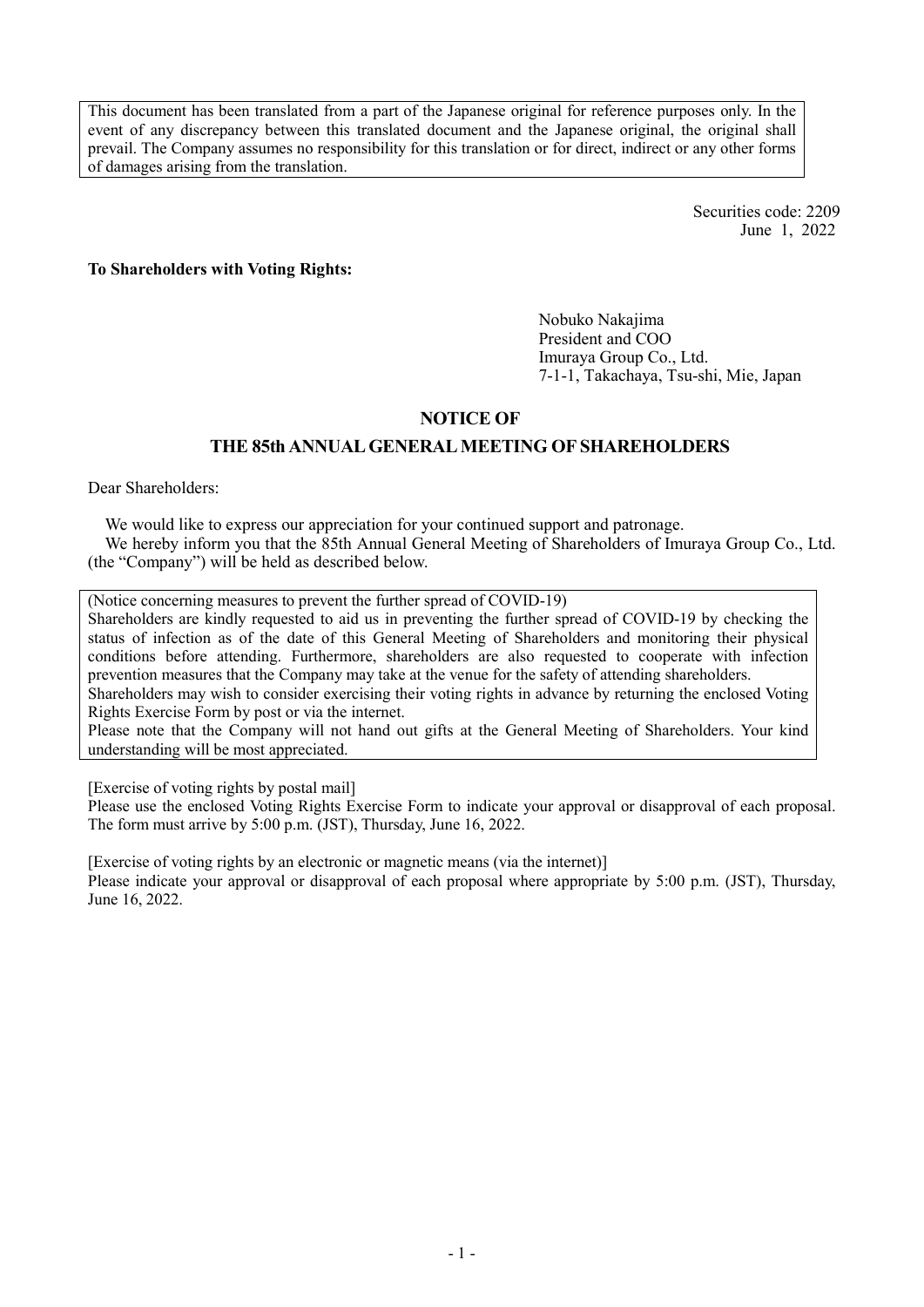|                                                                                                     | 1. Date and Time:                                                         | Friday, June 17, 2022 at 10:00 a.m. (JST)                                                                                                                                                                                                                                                                       |  |  |  |  |  |  |
|-----------------------------------------------------------------------------------------------------|---------------------------------------------------------------------------|-----------------------------------------------------------------------------------------------------------------------------------------------------------------------------------------------------------------------------------------------------------------------------------------------------------------|--|--|--|--|--|--|
| Ise/Ano-no-ma, 6F, Hotel Green Park Tsu<br>2. Place:                                                |                                                                           |                                                                                                                                                                                                                                                                                                                 |  |  |  |  |  |  |
|                                                                                                     |                                                                           | 700, Hadokoro-cho, Tsu-shi, Mie                                                                                                                                                                                                                                                                                 |  |  |  |  |  |  |
|                                                                                                     | 3. Meeting Agenda:                                                        |                                                                                                                                                                                                                                                                                                                 |  |  |  |  |  |  |
| <b>Matters to be reported:</b> 1. The Business Report and Consolidated Financial Statements for the |                                                                           |                                                                                                                                                                                                                                                                                                                 |  |  |  |  |  |  |
|                                                                                                     |                                                                           | Company's 85th Fiscal Year (April 1, 2021 - March 31, 2022) and<br>results of audits by the Accounting Auditor and the Audit &<br>Supervisory Board of the Consolidated Financial Statements<br>2. Non-consolidated Financial Statements for the Company's 85th Fiscal<br>Year (April 1, 2021 - March 31, 2022) |  |  |  |  |  |  |
| <b>Proposals to be resolved:</b>                                                                    |                                                                           |                                                                                                                                                                                                                                                                                                                 |  |  |  |  |  |  |
|                                                                                                     | Appropriation of Surplus<br><b>Proposal 1:</b>                            |                                                                                                                                                                                                                                                                                                                 |  |  |  |  |  |  |
|                                                                                                     | Partial Amendments to the Articles of Incorporation<br><b>Proposal 2:</b> |                                                                                                                                                                                                                                                                                                                 |  |  |  |  |  |  |
| Election of One (1) Audit & Supervisory Board Member<br><b>Proposal 3:</b>                          |                                                                           |                                                                                                                                                                                                                                                                                                                 |  |  |  |  |  |  |
|                                                                                                     |                                                                           |                                                                                                                                                                                                                                                                                                                 |  |  |  |  |  |  |

1. If you attend in person, please submit the enclosed Voting Rights Exercise Form at the reception of the venue.

2. If any changes are required in the Reference Documents for the Annual General Meeting of Shareholders, Business Report, Consolidated Financial Statements, and Non-consolidated Financial Statements, the changes will be posted on the Company's website located at (https:/www.imuraya-group.com/).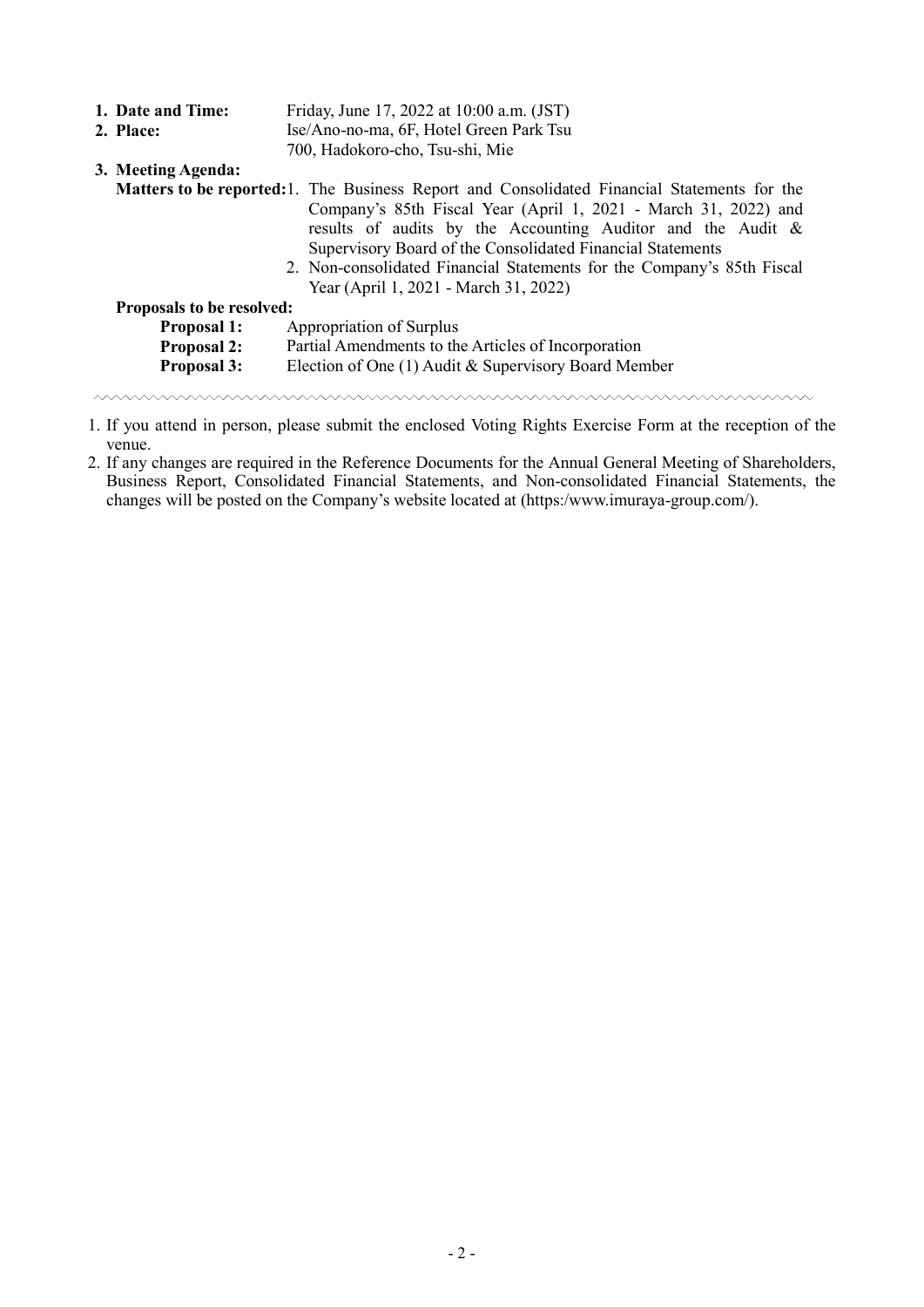# Reference Documents for the General Meeting of Shareholders

#### Proposals and References

#### Proposal 1: Appropriation of Surplus

The Company considers returning an appropriate level of its profits to shareholders, while ensuring that we have enough internal reserves to prepare for future business undertakings, as one of the most important managerial issues. Accordingly, the Company's basic policy regarding appropriation of surplus is to continue to pay stable dividends.

Given this basic policy, achievability of the future profit plan, and other considerations, the Company hereby proposes the year-end dividend of ¥25 per share as ordinary dividend.

The Company will celebrate the 125th anniversary of its foundation and the 75th anniversary of its incorporation in the fiscal year ending March 31, 2022. In appreciation of continued support from shareholders, we will add a commemorative dividend of ¥1 for a total of ¥26.

- 1. Matters concerning year-end dividend
	- (1) Type of dividend property Cash
	- (2) Allotment of dividend property to shareholders and the total amount ¥26 (¥25 as ordinary dividend, ¥1 as a commemorative dividend) Total amount: ¥340,194,400
	- (3) Effective date of dividends of surplus June 20, 2022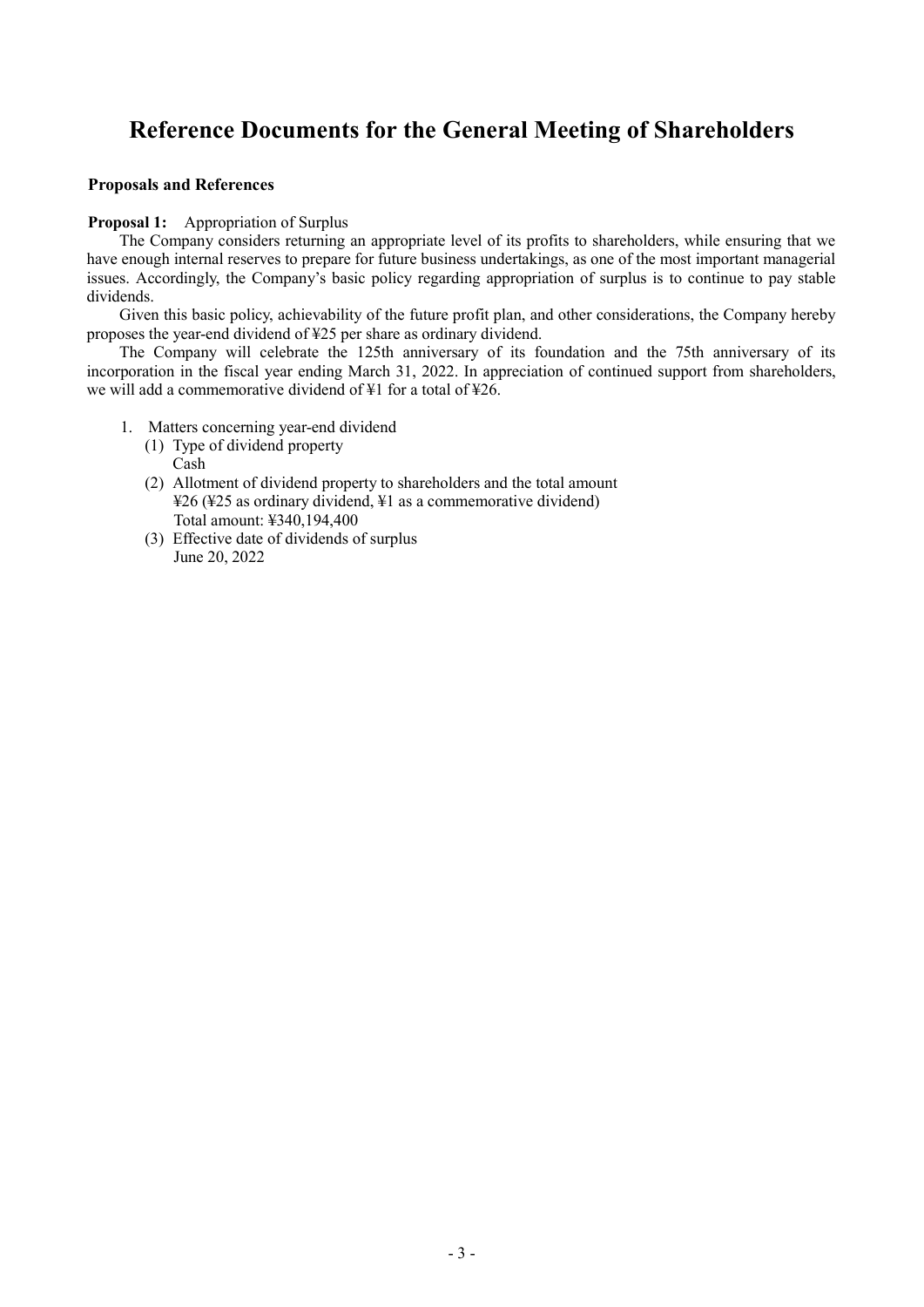## Proposal 2: Partial Amendments to the Articles of Incorporation

### 1. Reasons for the proposal

The amended provisions stipulated in the proviso to Article 1 of the supplementary provisions of the "Act Partially Amending the Companies Act" (Act No. 70 of 2019) will come into effect on September 1, 2022. To prepare for the introduction of a system for the electronic provision of materials for general meetings of shareholders, the Company will make the following necessary amendments to its Articles of Incorporation.

- (1) Article 17 of the proposed amendments will stipulate that the Company will take measures for the electronic provision of the information contained in reference documents for a general meeting of shareholders, etc. It will also set forth provisions to limit the scope of the matters described in the documents to be delivered to shareholders who have requested document delivery.
- (2) Provisions regarding the disclosure of reference documents for a general meeting of shareholders, etc. via the internet and deemed provision (Article 17 of the current Articles of Incorporation) are to be deleted as such provisions will become unnecessary.
- (3) Supplementary provisions are to be established concerning the effective date, etc. of the above newly established and deleted provisions.

## 2. Details of the amendments

The details of the amendments are shown below.

| (Amendments are underlined.)                                                                                                                                                                                                                                                                                                                                                                                                                                                                                                                                                                               |                                                                                                                                                                                                                                                                                                                                                                                                                                                                                                                                                                                                                                                                                                                 |  |  |  |
|------------------------------------------------------------------------------------------------------------------------------------------------------------------------------------------------------------------------------------------------------------------------------------------------------------------------------------------------------------------------------------------------------------------------------------------------------------------------------------------------------------------------------------------------------------------------------------------------------------|-----------------------------------------------------------------------------------------------------------------------------------------------------------------------------------------------------------------------------------------------------------------------------------------------------------------------------------------------------------------------------------------------------------------------------------------------------------------------------------------------------------------------------------------------------------------------------------------------------------------------------------------------------------------------------------------------------------------|--|--|--|
| <b>Current Articles of Incorporation</b>                                                                                                                                                                                                                                                                                                                                                                                                                                                                                                                                                                   | Proposed Amendments                                                                                                                                                                                                                                                                                                                                                                                                                                                                                                                                                                                                                                                                                             |  |  |  |
| (Disclosure of reference documents for a general<br>meeting of shareholders, etc. via the internet and<br>deemed provision)<br>Article 17. When convening a general meeting of<br>shareholders, it shall be deemed that the<br>Company has provided shareholders with the<br>necessary information that should be described<br>or presented in reference documents for a<br>general meeting of shareholders, business<br>reports, and non-consolidated and consolidated<br>financial statements, if they are disclosed via the<br>internet in accordance with the Ordinance of the<br>Ministry of Justice. | (Deleted)                                                                                                                                                                                                                                                                                                                                                                                                                                                                                                                                                                                                                                                                                                       |  |  |  |
| (Newly established)                                                                                                                                                                                                                                                                                                                                                                                                                                                                                                                                                                                        | (Measures for the electronic provision of<br>information, etc.)<br>Article 17: When convening a general meeting of<br>shareholders, the Company shall take<br>measures for the electronic provision of<br>information contained in reference documents<br>for a general meeting of shareholders, etc.<br>2. With respect to all or part of the matters for<br>which measures for the electronic provision of<br>information are to be taken as specified by the<br>Ordinance of the Ministry of Justice, the<br>Company may choose not to include such<br>matters in the documents to be delivered to<br>shareholders who have made a request for<br>document delivery by the record date for<br>voting rights. |  |  |  |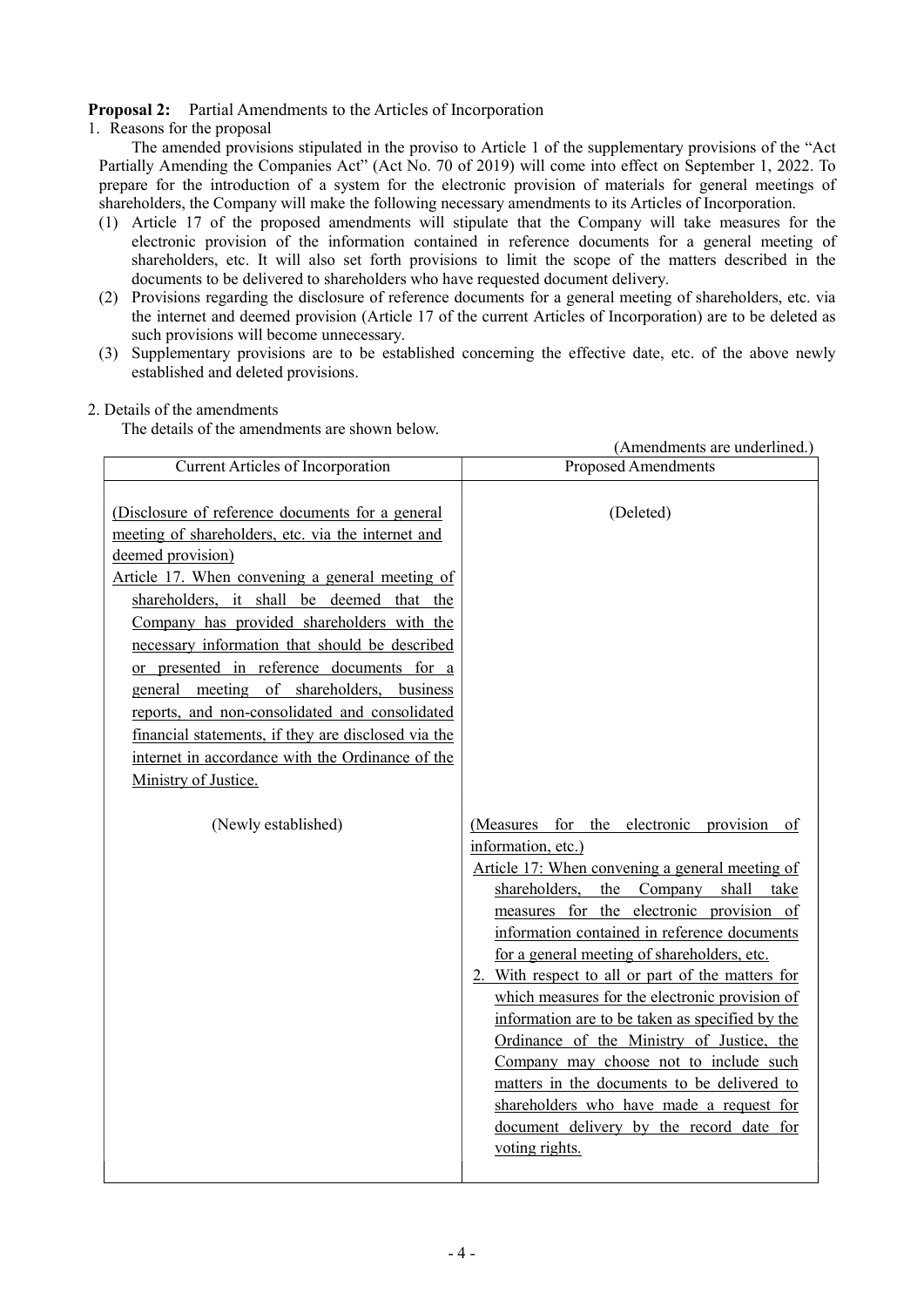| Current Articles of Incorporation | <b>Proposed Amendments</b>                      |  |  |
|-----------------------------------|-------------------------------------------------|--|--|
| (Newly established)               | (Supplementary provisions)                      |  |  |
|                                   | The deletion of Article 17 (Disclosure of       |  |  |
|                                   | reference documents for a general meeting of    |  |  |
|                                   | shareholders, etc. via the internet and deemed  |  |  |
|                                   | provision) of the<br>current Articles<br>0f     |  |  |
|                                   | Incorporation and the establishment of the      |  |  |
|                                   | Article<br>amendments<br>proposed<br>to<br>17   |  |  |
|                                   | (Measures for the electronic provision of       |  |  |
|                                   | information) shall become effective from        |  |  |
|                                   | September 1, 2022.                              |  |  |
|                                   | 2. Notwithstanding the provisions<br>of<br>the  |  |  |
|                                   | preceding paragraph, Article 17 of the current  |  |  |
|                                   | Articles of Incorporation shall remain in force |  |  |
|                                   | with<br>respect to general meetings<br>of       |  |  |
|                                   | shareholders held up to February 28, 2023.      |  |  |
|                                   | 3, These supplementary provisions shall be      |  |  |
|                                   | deleted after March 1, 2023, or after three (3) |  |  |
|                                   | months have elapsed from the date of a          |  |  |
|                                   | general meeting of shareholders as set forth in |  |  |
|                                   | the preceding paragraph, whichever comes        |  |  |
|                                   | later.                                          |  |  |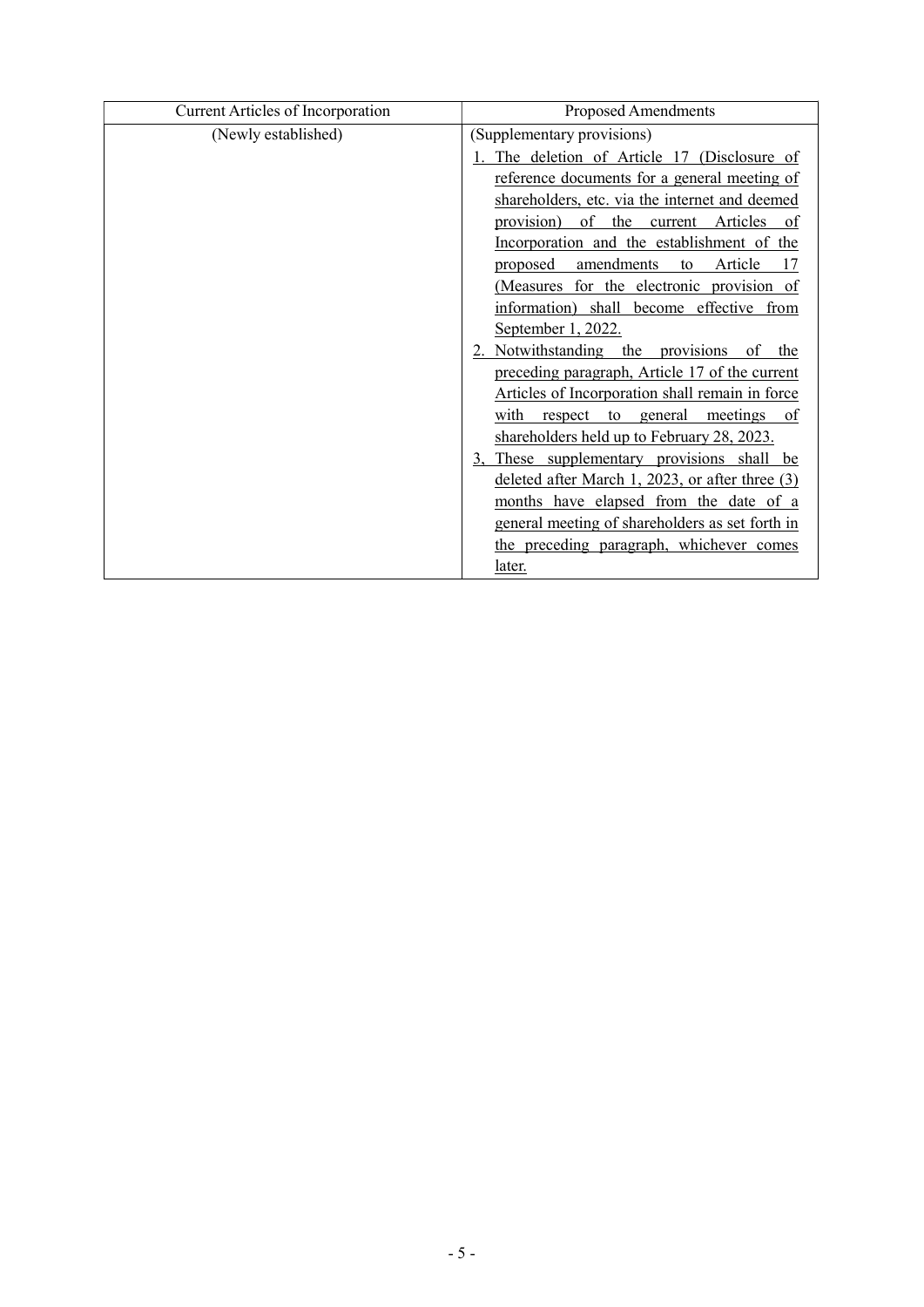Proposal 3: Election of One (1) Audit & Supervisory Board Member

The term of office of Mr. Masakiyo Wakabayashi, an Audit & Supervisory Board Member, will expire at the conclusion of this General Meeting of Shareholders. Accordingly, the Company proposes the election of one (1) Audit & Supervisory Board Member.

| Name<br>(Date of birth) | Career summary, positions,<br>and significant concurrent positions |                                                               | Number of<br>shares of the<br>Company held |
|-------------------------|--------------------------------------------------------------------|---------------------------------------------------------------|--------------------------------------------|
|                         | December 1983                                                      | Registered as labor and social security attorney              |                                            |
|                         | April 1992                                                         | Registered as small and medium enterprise                     |                                            |
|                         |                                                                    | management consultant                                         |                                            |
|                         | January 1994                                                       | Founded Kindai Sogo Roken LLC                                 |                                            |
|                         |                                                                    | Representative Director (to date)                             |                                            |
|                         | January 2004                                                       | Representative, Wakabayashi Labor Management                  |                                            |
|                         |                                                                    | Office (to date)                                              |                                            |
| Masakiyo<br>Wakabayashi | April 2007                                                         | Registered as specified labor and social security<br>attorney | $\theta$                                   |
| (October 21, 1957)      | March 2012                                                         | Chairman of Mie Prefecture Labor and Social                   |                                            |
|                         |                                                                    | Security Attorney's Association (to date)                     |                                            |
|                         | June 2015                                                          | Vice Chairman of Japan Federation of Labor and                |                                            |
|                         |                                                                    | Social Security Attorney's Associations (to date)             |                                            |
|                         | December 2015                                                      | Registered as certified administrative procedures             |                                            |
|                         |                                                                    | legal specialist                                              |                                            |
|                         | June 2016                                                          | Audit & Supervisory Board Member,<br>the                      |                                            |
|                         |                                                                    | Company (to date)                                             |                                            |

The Company has obtained approval for this proposal from the Audit & Supervisory Board. The candidate for Audit & Supervisory Board Member is as follows:

[Reason for nomination as candidate for Outside Audit & Supervisory Board Member]

Mr. Masakiyo Wakabayashi has been active nationwide in his capacity as the Vice Chairman of the Japan Federation of Labor and Social Security Attorney's Associations and other positions. In order for him to leverage his knowledge and experience that he has cultivated as a labor and social security attorney in enhancing the Company's auditing system, we propose his reappointment as Outside Audit & Supervisory Board Member.

Notes: 1. There are no special interests between the candidate for Audit & Supervisory Board Member and the Company.

- 2. Mr. Masakiyo Wakabayashi is a candidate for Outside Audit & Supervisory Board Member as specified in Article 2, Paragraph 3, Item 8 of the Regulations for Enforcement of the Companies Act. The Company has submitted to the Tokyo Stock Exchange, Inc. and Nagoya Stock Exchange, Inc. a notification about his appointment as Independent Officer.
- 3. Special comments on the candidate for Audit & Supervisory Board Member are as follows:
- (1) The number of years since the candidate assumed the position of Outside Audit & Supervisory Board Member of the Company Mr. Masakiyo Wakabayashi assumed the position of Outside Audit & Supervisory Board Member of the Company in June 2016. At the conclusion of this General Meeting of Shareholders, he will have served for six (6) years as an Outside Audit & Supervisory Board Member.

(2) Liability limitation contracts with Outside Audit & Supervisory Board Members

 The Company has, pursuant to the provisions of the Articles of Incorporation, concluded a liability limitation contract with Mr. Masakiyo Wakabayashi, which limits his liability for damages as provided in Article 423, Paragraph 1 of the Companies Act with the maximum amount of liability under this contract being the minimum liability amount prescribed by Article 425, Paragraph 1 of